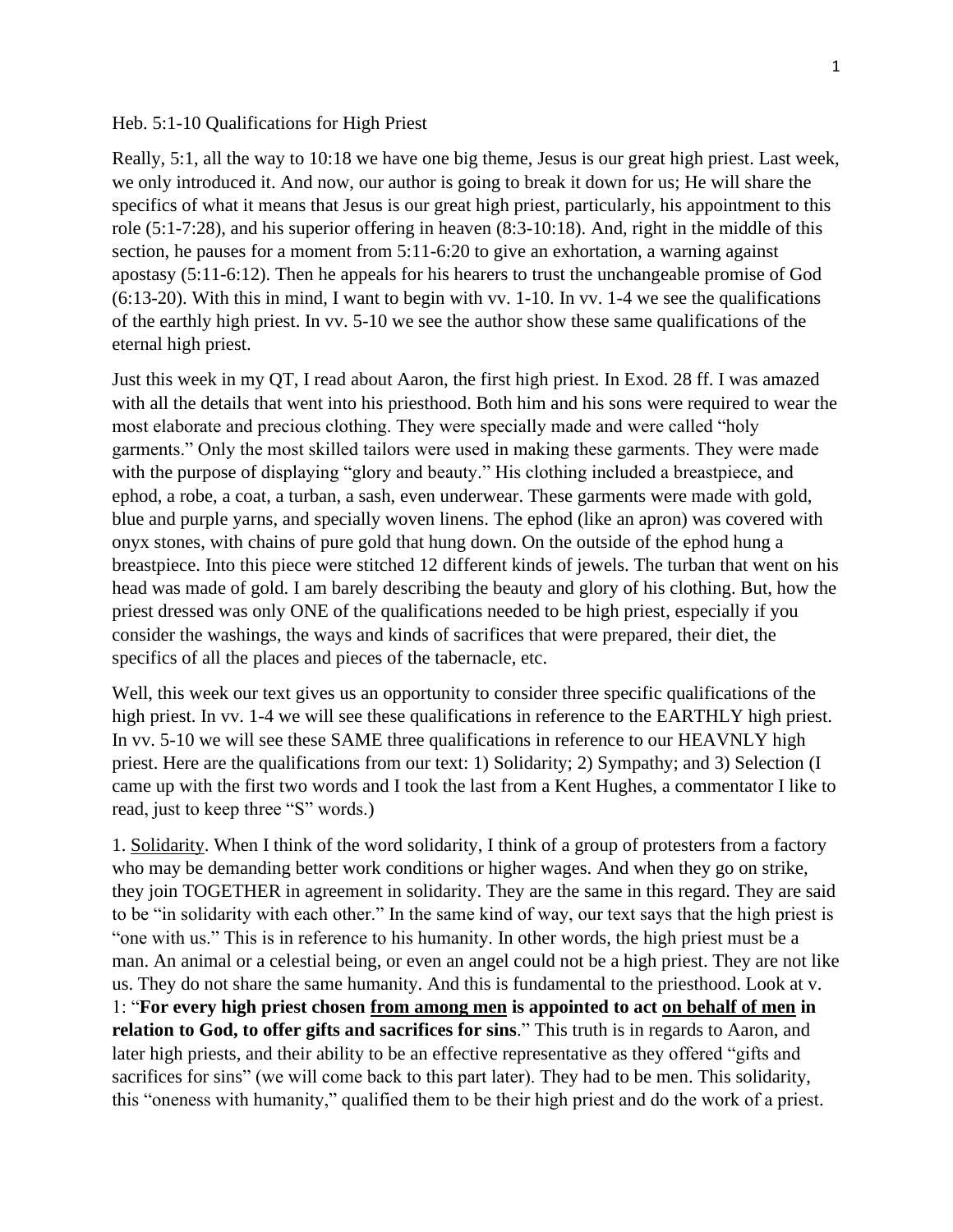2. Sympathy. The high priest has sympathy with his people. Look at vv. 2-3: "**He can deal gently with the ignorant and wayward, since he himself is beset with weakness. Because of this he is obligated to offer sacrifice for his own sins just as he does for those of the people**." The root meaning of "deal gently" is really to have compassion on someone, or to "bear with someone" in their weakness. (SS "Gentle and Lowly") A person could not do the duties of the high priest if he could not enter into the feelings of those whom he represented. Again, an angel or another celestial being is not qualified. They are not "like us."

I think back to Aaron, the brother of Moses. He was a Hebrew slave. The experiences of the people were his. He grew up in a Hebrew home with his family. He had the same problems as any other young man growing up in slavery. In and of himself, he was no one special. He struggled with the same sins of his brethren. I am sure when he was called as a high priest later, he did not have an attitude of "*I'm better than you*," when he thought of his brethren. In Egypt, he certainly understood and was capable of great sympathy. I think we get this truth. You know what it's like growing up in your household. I can only speak for mine. I know what my family is like in a very intimate way. I know their tendencies. I know their joys. I know what makes them happy. I know their struggles. I know weaknesses. I know their sins. Even as a church family we can same thing (though not as deeply). As elders, we know your sins. We know what you struggle with. And it is much greater than some of your tendencies to be a couple minutes late on Sunday mornings. And, I think we are able to sympathize, to bear with you, to be compassionate with you, because we ourselves have the same weaknesses.

This is certainly the point of this text. But it goes further. Look again at the  $2<sup>nd</sup>$  part of v. 3: "**Because of this he is obligated to offer sacrifice for his own sins just as he does for those of the people**." Before he entered the holy of holies, what did he do? He offered sacrifices for his family and then for himself before he ever entered the holy of holies to offer sacrifices for the people (Exod. 29; Lev. 16). Aaron was a sinner, just like the rest of the people. So, he was able to sympathize with the people in regard to weakness, AND in regard to sin. This is very important to remember as we will come back to this in a moment.

3. Selection. The high priest is called by God. This great position does not belong to just anyone. Moses was appointed by God. Aaron was appointed by God. Look at v. 4: "**And no one takes this honor for himself, but only when called by God, just as Aaron was**." All of Israel's priests were appointed by a sovereign God (Exod. 28:1-3; Lev. 8:1 ff.; Num. 16:5; 20:23 ff.; 25:10 ff.) Do you remember what happened in the dessert with a man named Korah? He, and 250 leading men of Israel challenged Moses, saying that they also have the right to do as the high priest. And in a great display of wrath, God caused the ground to give way and Korah and his family and the 250 men who also challenged Aaron's position as high priest were swallowed up and perished. And the next day God Moses asked the chiefs among the people to bring their staffs, along with Aarons. And they put them into the tent of meeting overnight. Do you remember what happened when they went to get them the next day? Aaron's staff blossomed with flowers and ripe almonds. This was God's sign to the people, saying, "*I have the sovereign right to appoint Aaron as high priest. And it will be so*!" Many years later, we see King Saul try to take on the priestly role. And for this, he lost his kingship (1 Sam. 13). Also, do you remember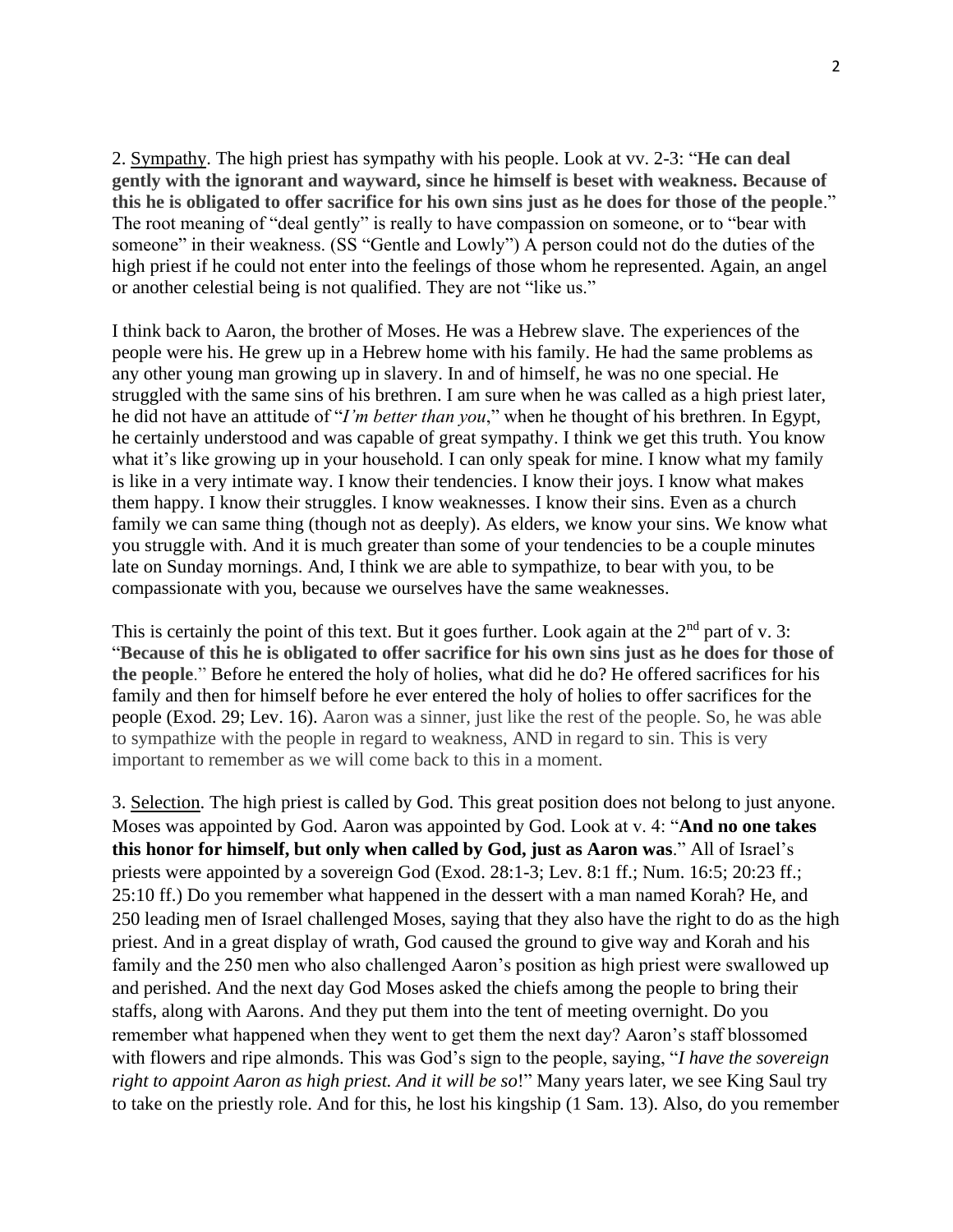King Uzziah who used the censor of a priest and because of this he became a lepper for the rest of his life (2 Chr. 26).

(Maybe speak candidly as a pastor as I am like all of you, but only called by God into this position as elder.)

The author's point is clear. ONLY the one God appoints can be high priest.

So, Here we see 3 qualifications of the earthly high priest. He has solidarity with the people he represents. He is man just like them. He is able to sympathize with them. He knows their weakness and their sins, because he has the same. And, he was selected by God to this position of high priest. With this in mind, let's move to the  $2<sup>nd</sup>$  part of our text as we see our heavenly high priest. And we will see the exact same qualifications. This should not surprise us! After all, the earthly priesthood is a type that points to the ONE who is the fulfillment (anti-type). The priesthood of Aaron was meant to prepare the people for the coming of the true high priest, the ONE who could truly pass "through the heavens" (4:14). He is the TRUE high priest. And in every way he is SUPERIOR. (Now, before moving to vv. 5-10, I must say there is SO MUCH HERE that I want to spend some time there again next week. For today, I will move pass by some of the specifics and be brief and very general as we consider Jesus' qualifications as high priest.) In vv. 5-10, we see the same qualifications in reverse order: 1) Selection, 2) Sympathy, and 3) Solidarity.

1. Selection. As Aaron was selected by God for the position of high priest, so was the Son. Look at v. 5: "**So also Christ did not exalt himself to be made a high priest, but was appointed by him who said to him, "You are my Son, today I have begotten you**." Now, we must remember that the purpose of Hebrews is to show the superiority of the new covenant with the old. And the writer does this by showing how Christ is superior in all ways to EVERY part and person of the old covenant. They were shadows and types of the ONE who would come and fulfill them. And so, Aaron and Christ are not on the same page. Christ is infinitely superior in his position. And we see this as he first quotes Ps. 2:7 "*You are my Son, today I have begotten you*." This Psalm is reference to God's king. Ps. 2:6 says, "**As for me, I have set my King on Zion, my holy hill**." And then look at v. 6: "**as he says also in another place, You are a priest forever after the order of Melchizedek**." This is a reference to Ps. 110:4, and here we see the first mention of the great King of Salem, who is also a priest (See also Gen. 14:18; Heb. 7:1). So, with these words, we see both the calling of God upon the Son as both king and priest.

And He isn't merely an earthly king, but an eternal king. And he isn't just an earthly priest, but an eternal priest. We see this in his comparison to Melchizedek of which Heb. 7:3 says, "**He is without father or mother or genealogy, having neither beginning of days nor end of life, but resembling the Son of God he continues a priest forever**." Therefore, Jesus is both king and priest (more on this in cp. 7). But our truth is that all this calling is by God. Jesus did not seek this position for himself. I think of Phil. 2:6-7: "**who, though he was in the form of God, did not count equality with God a thing to be grasped, but emptied himself, by taking the form of a servant, being born in the likeness of men**." The only goal of the Son was to glorify the father.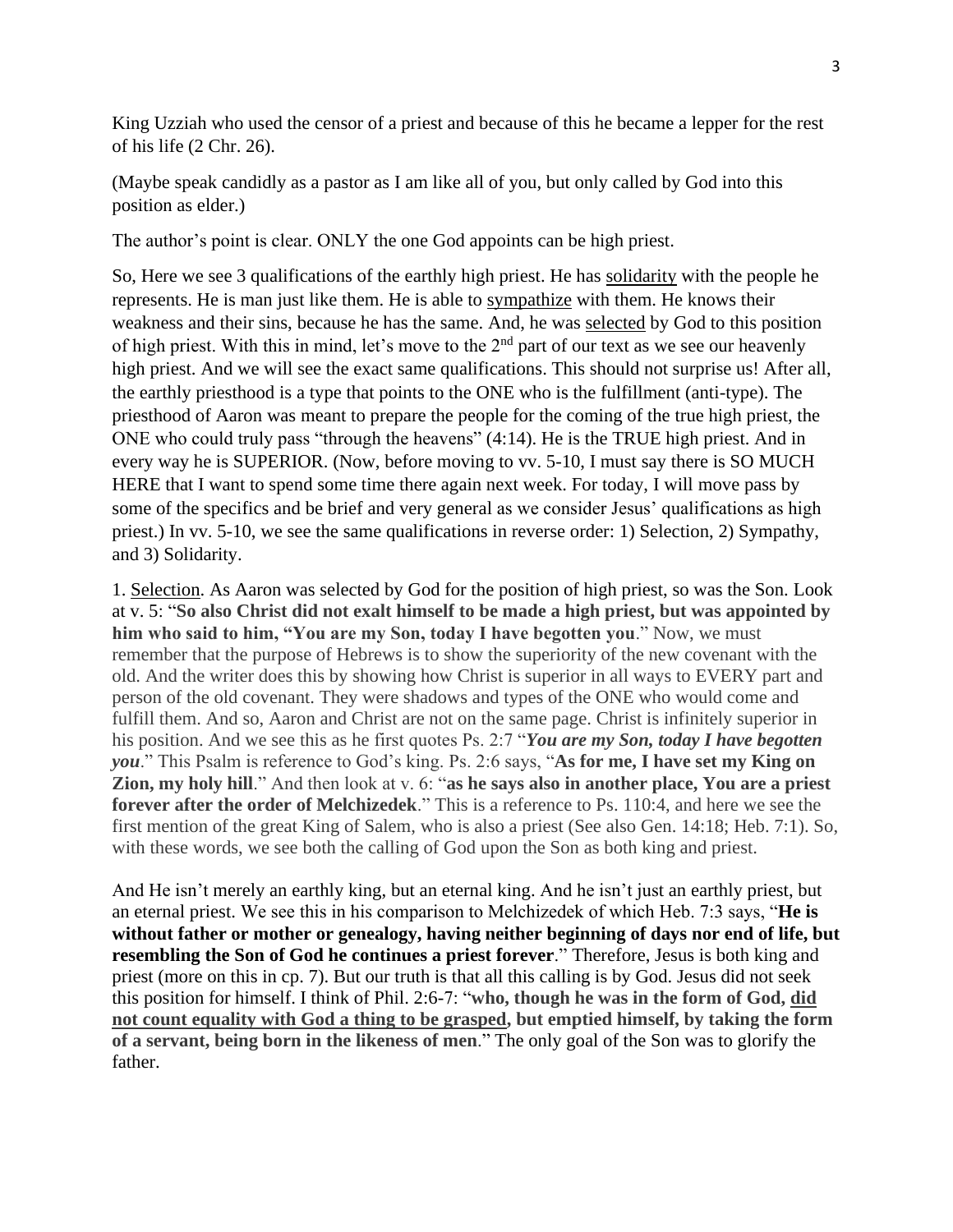2. Sympathy. Look at vv. 7-8: "**In the days of his flesh, Jesus offered up prayers and supplications, with loud cries and tears, to him who was able to save him from death, and he was heard because of his reverence. Although he was a son, he learned obedience through what he suffered**." In these verses we see the humanity of Jesus and his experiences as the basis of his great sympathy for us. The "days of his flesh" refer to the entire time of his incarnation. However, I believe these verses speak particularly of his prayers during the Garden of Gethsemane and his prayers on the cross. In the garden, he sweated drops of blood because of his great anguish as he considered the cross. There is great mystery here. But, I do not believe it was his own physical death that caused him such great emotion. Of course, as a man like us, he didn't look forward to the cross and the suffering. But, his greatest cause of anguish, his cries and his tears, came because of his work as high priest of offering. This is what priest do! They offer up sacrifices. But in Jesus case, the priest himself was the sacrifice. He was the sacrifice! Therefore, I believe his cries and tears and his prayers of anguish to God the Father were due to the great wrath and anger and punishment, and especially the "turning of God's face," away from him as He could not look upon sin. The Bible says that "*He made him to be sin for us* . . ." (2 Cor. 5:21) And, he "*became a curse for us* . . ." (Gal. 3:13).

Today as Christians, we are here because of our great high priest, the Lord Jesus Christ, as He laid down his life a curse for us on the cross. And this was something no Christian will ever have to experience. Yes, in days of his flesh, He was just like us. He was hungry. He was thirsty. He was tired. He slept. He wept. He felt what we feel. He prayed and cried out to God in times of need. ALL the things in this life he experienced, yet without sin. But, he went further than we will go by becoming a curse for us. And in this way, He is more able to sympathize than with us than we can ever know. I can barely scratch the surface of our Lord's sympathy toward us. I think part of the author's point here is that "yes," the earthly high priests were able to sympathize because they had weakness and were sinners like the people. But, with the Lord Jesus, he was without sin. And because they were sinners, they could not sympathize with complete compassion, as the Lord Jesus can with us. I don't have the time to recall all the imperfections and sins of the high priests of Israel (See 1 Sam. 1:9-14 with Eli and Hannah).

But, think about it. Back in 4:13, "**No creature is hidden from his sight, but all are naked and exposed to the eyes of him to whom we must give account**." He knows the depths of our hearts. He knows how far our sin can take us. He knows our motives and the deep things of our hearts. And because of this, He is able to sympathize with us. We are not like this. Think how often the sins of someone else bothers you. How patient are you when your spouse sins, and even sins against you? How compassionate are you when someone speaks evil of you or puts you down, especially from someone in your family or from your Christian family? I think generally speaking, our very sins make us more impatient and severe with regard to the sins of others. A.W. Pink says, "*Our vanity finds the vanity of others intolerable, our pride finds the pride of others excessive. Blind to the guilt of our own peculiar sins, we are shocked with another's sins*" . . . not considering the offensiveness of our sins in the sight of God. Brothers and sisters, our great high priest hates sin and he know what judgment it requires (think of the cross). Yet, He is tnder and gracious and able to so sympathize with us. He knows the weakness of the flesh and and the difficulties we have. Therefore, look unto him. "**For we do not have a high priest who is unable to sympathize with our weaknesses, but one who in every respect has been**